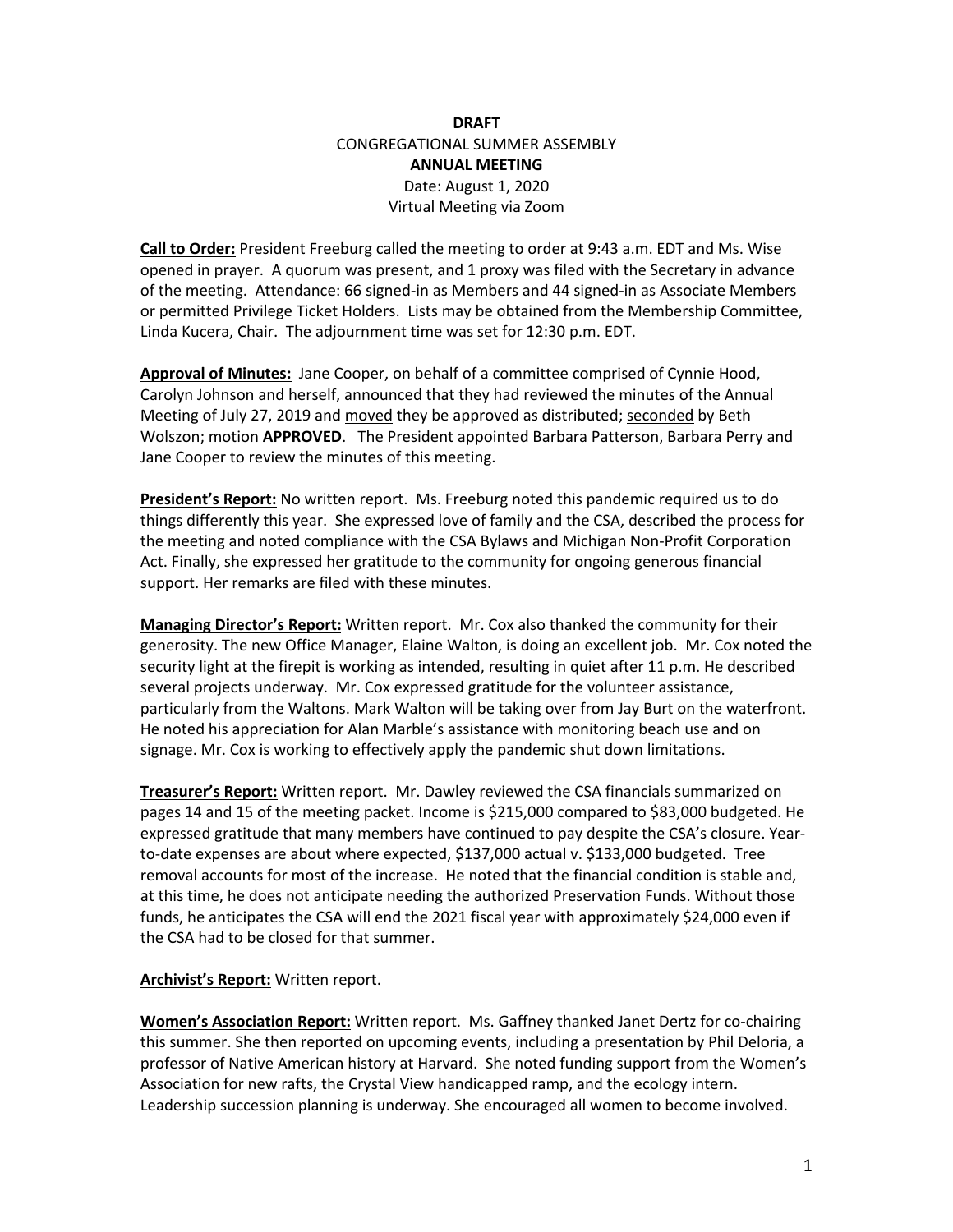Ms. Gaffney then thanked the many women who helped make the Women's Association successful.

## **FUND REPORTS**

**Education "Scholarship" Fund:** Written report.

**Pilgrim Fund:** Written report.

**Preservation Fund**: Written report.

Ms. Freeburg noted all Funds have submitted written reports and asked for questions. There were none.

#### **COMMITTEE REPORTS**

**Arts Committee:** Written report. Ms. Taylor reminded the attendees about the upcoming virtual stunt night and described very successful virtual book reads, writing and art workshops this summer.

**Budget Committee:** Written report. Ms. Rollinson noted that last fall the Budget Committee had offered fixed fee options, which the Board declined at that time. A sub-committee has been formed to consider a fixed fee approach to our dues. Such an approach could allow the CSA to better cover its fixed costs. Her committee has been asked to revisit and to perform additional modeling given the improved insight into the impact of CSA's fixed costs in this pandemic summer. The findings of the sub-committee will be presented at the November Board meeting. Ms. Rollinson also expressed gratitude to those at the CSA and those who are not this summer for continuing to contribute financially.

**Buildings and Grounds:** Written report.

**Bylaws:** No report.

**Calendar:** No report. Ms. Schopp asked that 2021 events be reported to her or Mr. Cox.

**Citation Committee**: No report. The 2020 citation will be awarded in 2021.

**Communications:** (written report) Ms. Congbalay described two special projects. First, a form on the spiritual life page had been developed to replace the gray notebook in the office (which is closed this year due to the pandemic) to record births and deaths. Next, whether the name "privilege ticket" should be changed, which Ms. Wolszon would discuss later in the meeting.

**Construction Review:** Written report.

**Crystal View:** Written report.

**Ecology:** Written report. Ms. Campbell described joint meetings with the Forest Care Committee. Lucas Nerbonne has been very helpful supporting the Standish pilot program. She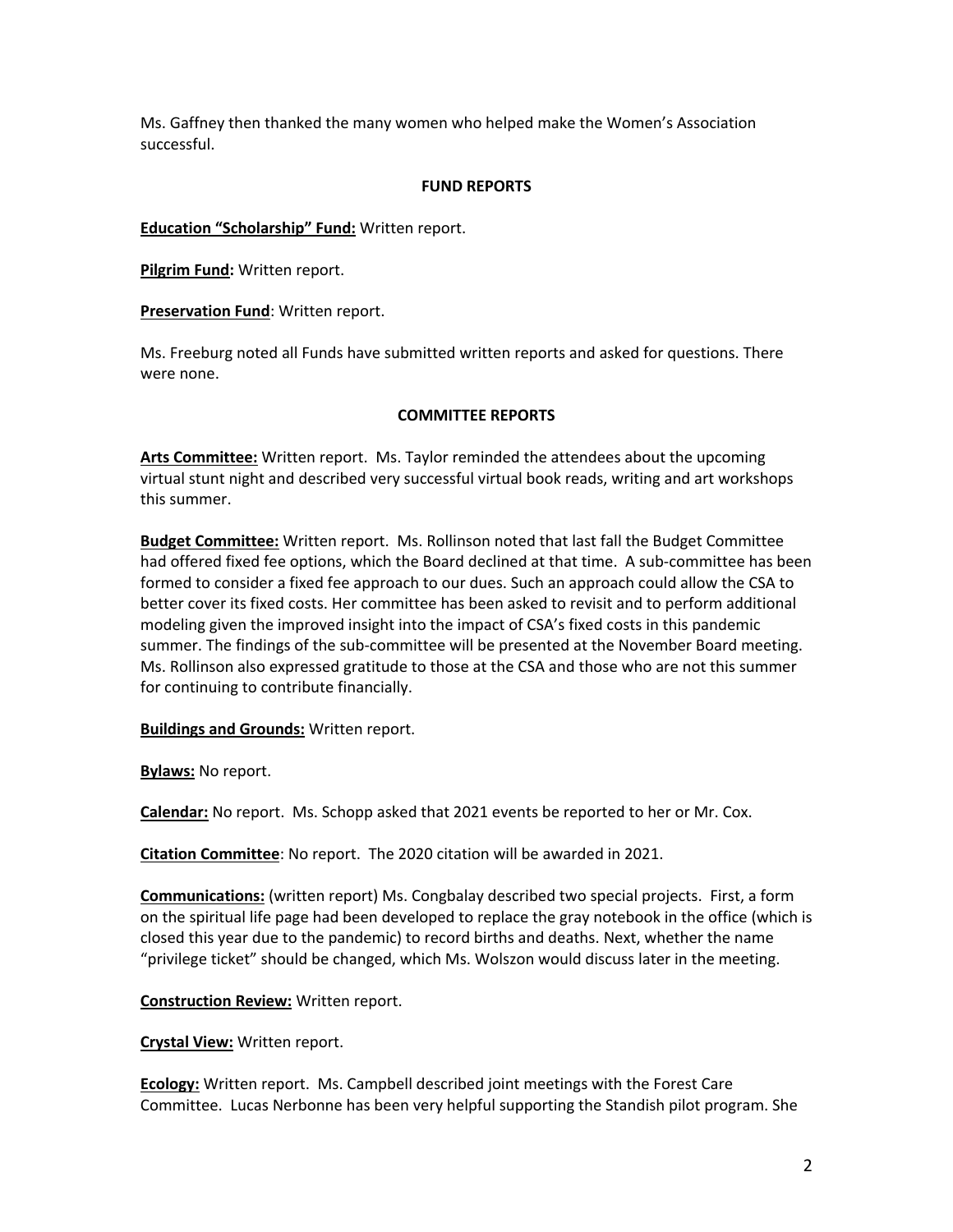described ongoing initiatives, including eradicating invasives such as garlic mustard and woody bluegrass on CSA grounds. She thanked Lucas for his excellent help.

**Forest Care:** Written report. Ms. Nerbonne noted work with Ecology and others to monitor beech and ash tree treatment, which is going well. She described a new tree disease affecting the hemlock forest, Wooly Adelgid. Lucas Nerbonne has been mapping these trees, some of which are 200 years or older. She asked that property owners trim hemlocks near the roads as the disease is spread by cars and trucks. Lucas has scored treated beech trees and many of them are doing well. Her committee is working to coordinate forest work with Buildings and Grounds and Ecology Committees.

**Human Resources:** Written report.

**Legal:** Written report.

**Membership:** Written report. Ms. Freeburg stated that the list of attendees is available immediately after this meeting.

**Nominations:** Written report. Ms. Freeburg noted that in the notices of this meeting, Trustee nominations from the floor had been requested due to the meeting format; none had been received. Mr. Buntain referred to the Committee's written report. This is an unusual year because one board member resigned in 2019. Mr. Gosnell had been elected by the Executive Committee to serve the remainder of that year, and now Mr. Gosnell will stand for election to the final year of the term. He was pleased to present Ed Allred, Alfie Bingham, Brook Hammond Cunningham, Diane Robertson Tracy and Crissie Fuller Vitale for the slate of trustees for 2020- 2023. All nominee biographies had been included in the packet for this meeting. Mr. Buntain moved approval of the 2020-2023 slate on behalf of the Nominations Committee. Ms. Freeburg noted that no second was required due to unanimous recommendation by the Committee and Board. Ms. Freeburg called for the vote, and the slate was **APPROVED.** Mr. Buntain next moved approval of Mr. Gosnell to serve out final year of seat of former member who resigned. **APPROVED**. Mr. Buntain invited attendees to reach out with questions or comments,

**Spiritual Life:** Written report.

**Tennis:** Written report.

**Waterfront:** Written report. Mr. Cooper, along with co-chair Ann Murphy-Burroughs, paid a moving tribute to Dave Robertson, who led waterfront for over 30 years. His remarks are filed with the minutes of this meeting. He then noted the beach rake is available for use, reminded attendees the small boat storage area is not for swimming, and swimmer's itch is minimal this year.

## **Youth:** No report.

All written reports are filed with the minutes of this meeting. Beth Wolszon moved and Beth Congbalay seconded approval of all reports. **APPROVED.**

Ms. Freeburg then thanked the Trustees who are leaving the Board.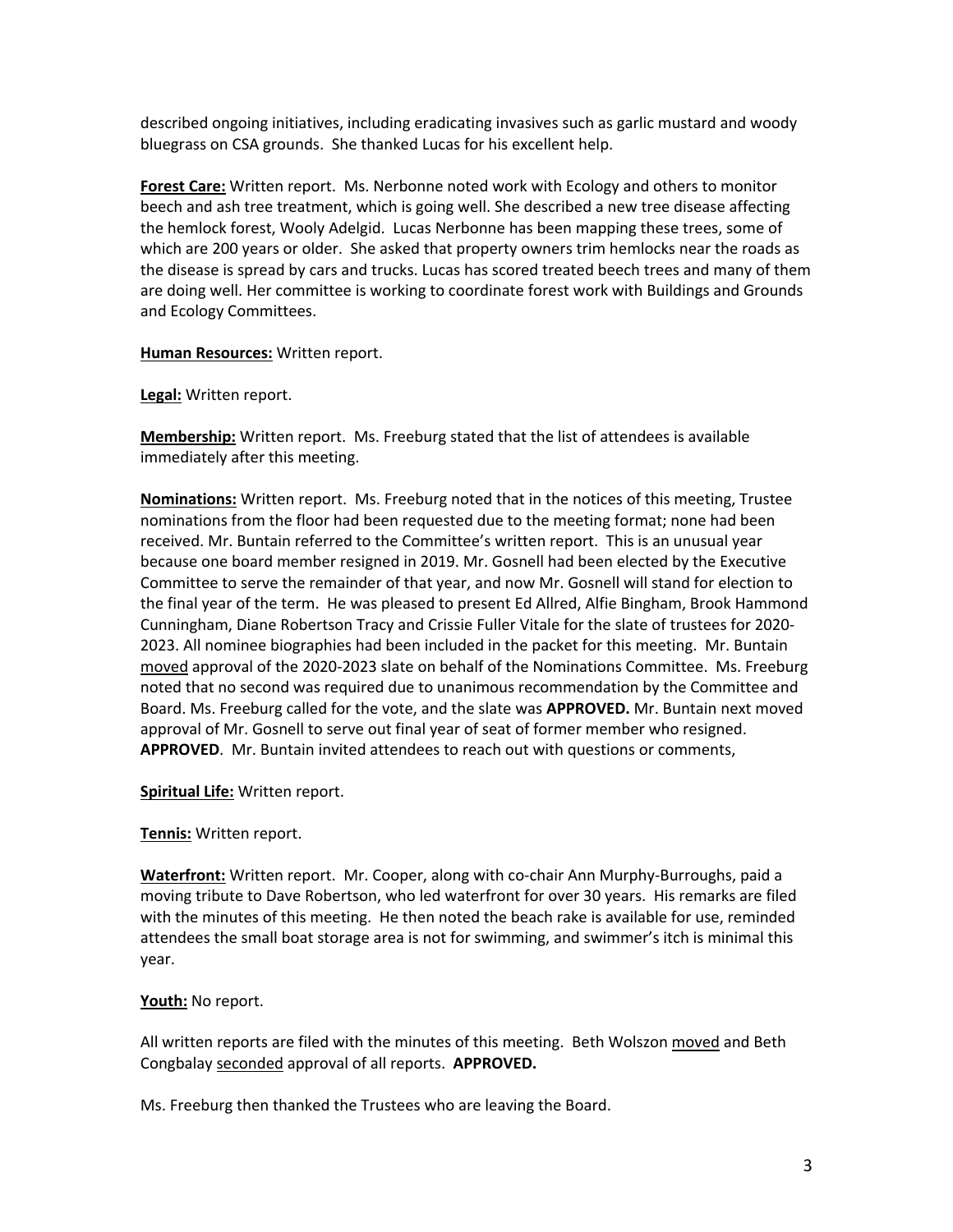#### **NEW BUSINESS**

**Rental Policy Update:** Ms. Perry then joined the video portion of the meeting. She discussed letters drafted for owners and renters at CSA, Wildewood and Golf Lane regarding renter obligations, which had been included in the packet for this meeting. She emphasized that nothing new is being proposed; the purpose is to make it easier for owners and renters to understand rules. Specifically, rentals cannot be shorter than one week and renters must purchase a ticket and observe all CSA rules. In addition, renters outside the CSA, Wildewood and Golf Lane are not eligible to purchase tickets nor use the beaches and tennis courts unless the renters are members, Associate Members or privilege ticket holders in their own right. She noted that owners will be responsible for payment of renter's tickets if not purchased by the renter. Finally, owners must designate a local contact for renters. This will be implemented early next summer.

**Credit Card Fees:** Ms. Freeburg noted the Board had decided at the prior November meeting to charge credit card fees, as is typical for non-profits. The CSA pays \$5,000 per year in credit card fees. The fee wasn't implemented this summer due to the pandemic and voluntary contributions made by the community. New equipment has been purchased which will track the fee amount and signage will be at the front desk next summer. Fees can still be paid by check or cash.

**"Privilege Ticket" Name:** Ms. Wolszon presented the results of the survey which had been conducted to learn the community's sense whether the name "privilege ticket" should be changed; the survey received a strong statistical response in favor of the change. This is a question the CSA has asked itself in the past. Of the 481 people who participated, 80% agreed to change to "Assembly ticket". This indicates very strong support for name change. Yesterday, the Board voted unanimously to recommend the name change to the CSA community. A procedurally proper vote will be arranged; if passed, the name will be updated everywhere. Ms. Wolszon thanked everyone who participated in the survey. Her presentation is attached to the minutes of this meeting.

Ms. Freeburg reminded attendees that they could participate with question or comments, with video or without.

**Save our Dunes:** Ms. Freeburg then led a discussion about the state of the Michigan dunes. She referred to the materials which had been published in advance of the meeting which showed the degradation of the dunes. She reported that the Board had voted to take several actions, specifically to post appropriate signage at the dunes, to create a marked path to limit access to the Michigan beach, and to form an ad hoc committee of current and former Trustees to determine a scope of work and obtain professional advice regarding safety and mitigating damage to the dunes. She noted that limited access will be allowed so long as the dunes and beach do not become dangerous. If the environment becomes too dangerous, the dunes will be closed to access. She asked parents to keep children from jumping off the dunes or leaving the path. Questions were asked about the location of the path, timing of the professional advice (response: work beginning immediately with a report before the November board meeting). Discussion followed about the trade-off between protecting the dunes with allowing the community to enjoy the Michigan beach experience. Ms. Freeburg identified the members of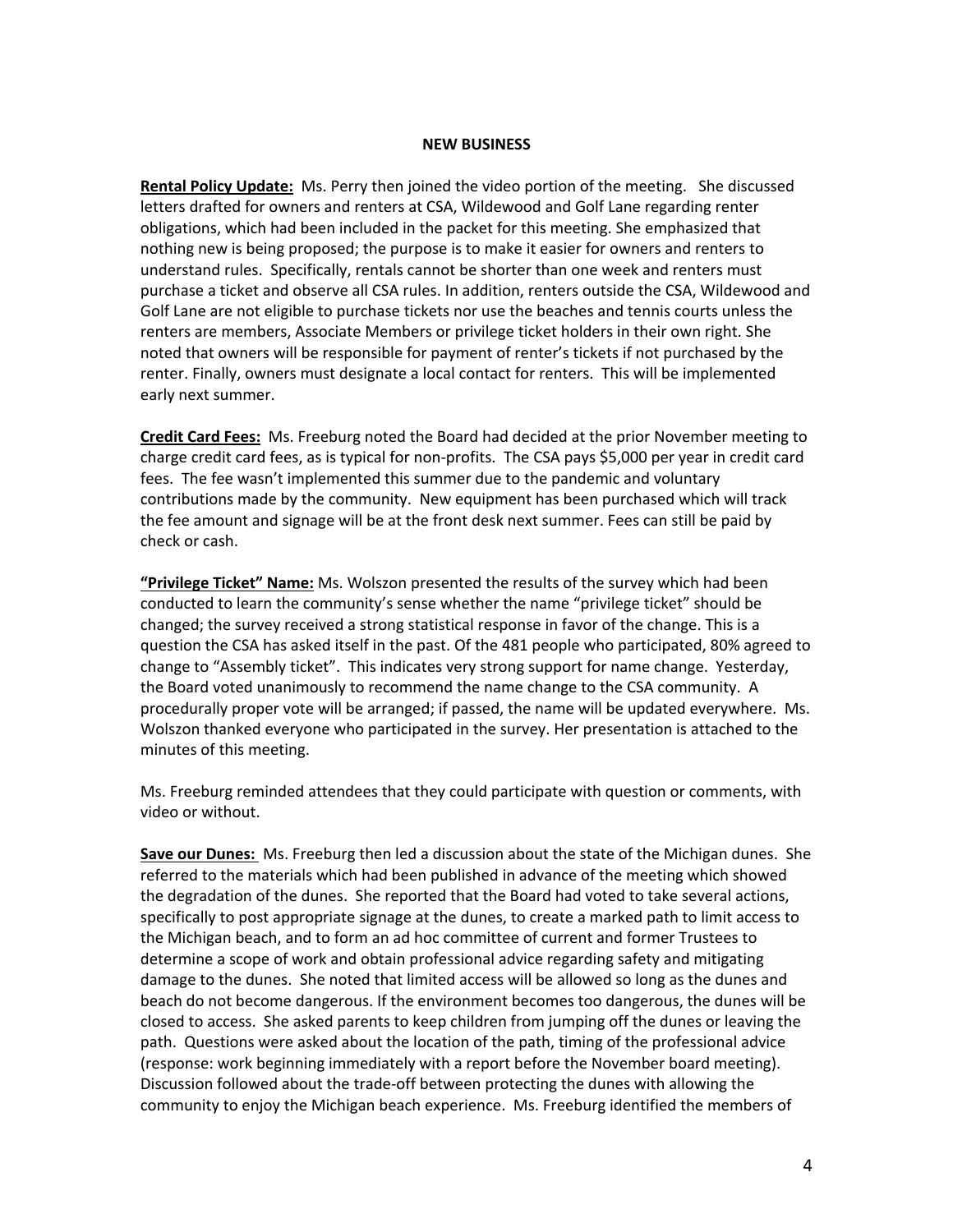the ad hoc committee, who welcome input: Mr. Belknap, chair; Mr. Gosnell; Ms. Frost; Mr. Marble; Ms. Edmonds and Mr. Peoples. Their contact information will be published.

Ms. Freeburg then asked whether there was any additional business. There was none.

Ms. Wolszon stated that in the middle of this unimaginable human crisis, she is so grateful that the CSA's financial needs can be addressed through the generosity of the community and for the foresight of the founders of the Preservation Fund. She also expressed thanks to Ms. Freeburg for her countless hours of hard work and leadership during these difficult times.

**Enabling Act:** Ms. Julie Walton moved that the Board of Trustees and officers of the Assembly be authorized to act on behalf of the membership of the Congregational Summer Assembly in the interim between annual meetings (the "Enabling Act"); Beth Congbalay seconded; motion **APPROVED**.

Beth Wolszon then moved to adjourn the meeting; Beth Congbalay seconded; motion **APPROVED**.

The meeting was adjourned at 11:15 a.m. EDT

Respectfully submitted,

Jennifer Meeker, Secretary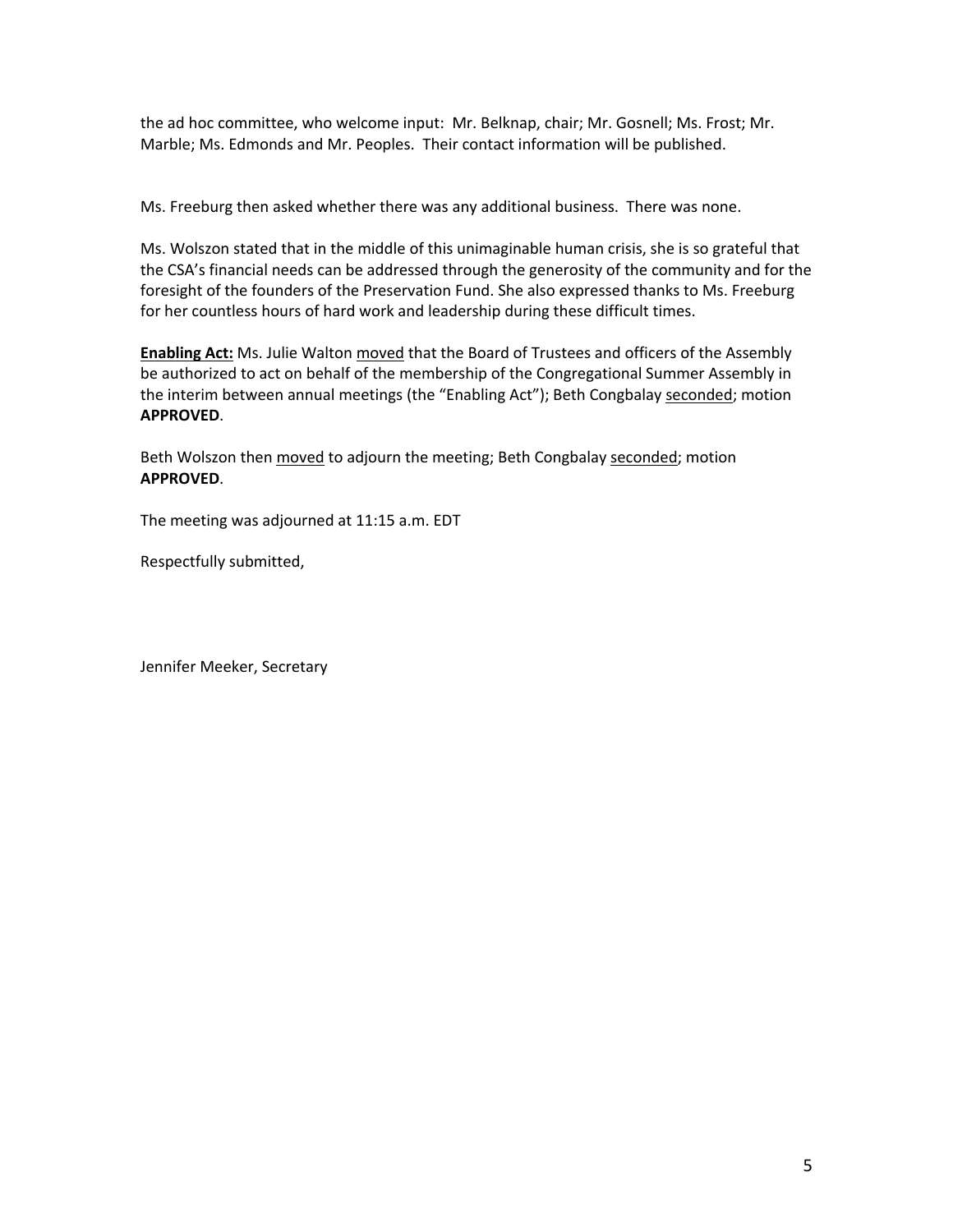## President's Report CSA 2020 Annual Meeting:

Good morning everyone. Like so many other aspects of our lives, the pandemic requires us to do things differently this year. I am sure none of us could ever have imagined conducting our annual meeting over the internet on a Zoom webinar. I know I sure didn't and I never thought I would be presiding over the annual meeting from my home in North Carolina, but I am. I hope you and your families are all safe and healthy.

Given that this is our annual meeting, I want to assure you that despite the oddity of our having to do it this way, we are in compliance with our bylaws and the MI Non-Profit Corporation Act. The bylaws say the Annual Meeting shall be held in the month of July or August at such time and place as may be designated by the Board of Trustees. Virtual meetings are not prohibited by the bylaws or articles of incorporation and the Michigan statute permits meetings to be held by remote communications. So, just to be clear, we will be conducting this meeting in accordance with the bylaws and Michigan law.

Let me spend a minute to explain how this will work. All attendees have an opportunity to participate in the meeting to ask questions or make a comment. The way you do it is by submitting a request to speak using the Q&A feature on your Zoom toolbar. When you are called on, you will drop out briefly and then rejoin with audio and video so don't be startled. Please stay on topic. At the end of the meeting we will open up the floor for topics not previously discussed or new business.

If we are all patient, and keep in mind that not all of us are experts at this new technology, I have no doubt that we can have an informative and productive annual meeting. I thank you in advance for your patience and understanding – it is the CSA way.

I would like to thank the annual meeting planning committee: Ed Allred, Jen Meeker, Molly Bazzani, Beth Congbalay, Marie Smith, Linda Kucera, Jane Cooper and Martha Reisner for helping to set up and technically support this meeting.

My biggest thanks, however, goes to all of you, for stepping up and financially supporting the CSA during this strange time. We are so grateful for your generosity and I'm actually looking forward to Gary Dawley's Treasurer's report.

\_\_\_\_\_\_\_\_\_\_\_\_\_\_\_\_\_\_\_\_\_\_\_\_\_\_\_\_\_\_\_\_\_\_\_\_\_\_\_\_\_\_\_\_\_\_\_\_

Save our dunes decisions from Board of Trustees Meeting, July 31, 2020 announced at Annual Meeting:

1. As you can see from the pictures provided in the meeting materials our dunes have taken quite a beating. The Board decided to protect the dunes by posting signs and putting up a fence to close off the dunes with the exception of a single path to access the beach.

The Trustees felt it was important to the CSA community to have a way to still experience the beach when it's accessible. As long as it is not dangerous. If the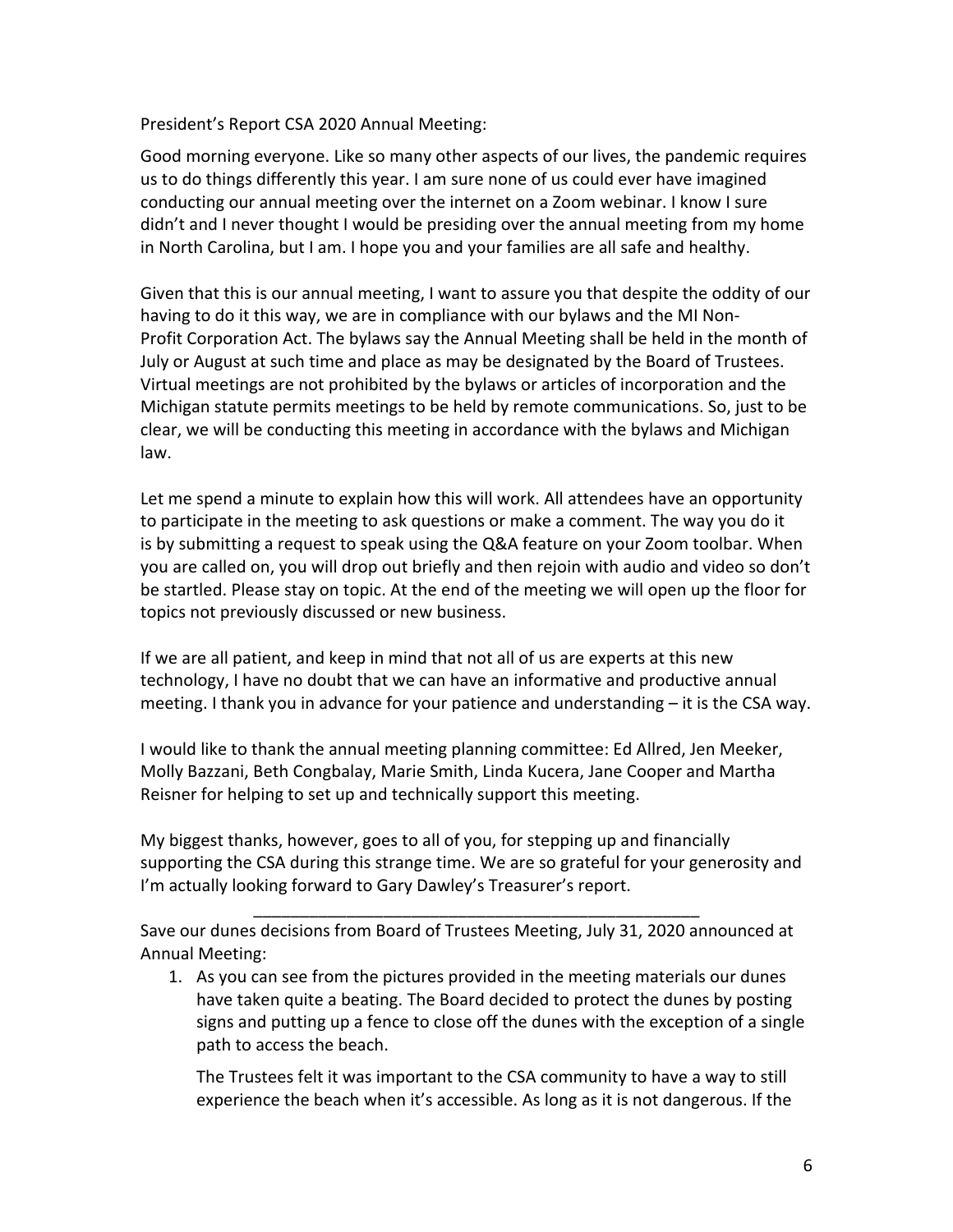weather causes the dunes to erode to the point of being dangerous to access, we will close it entirely for everyone's safety. So, parents especially please keep your children off the bluffs.

2. After a lengthy Board discussion, I am forming an ad hoc committee to solicit expert advice on what, if anything, we should do to prevent further damage to our Lake MI common property. It will be called the CSA Lake MI Dunes, Bluff and Beach Ad Hoc Committee. The members of the committee are David Belknap, Carol Edmonds, Alan Marble, Luette Frost, Jeff Peoples and Jim Gosnell.

In a communication recapping the highlights of this meeting, you will receive information on how to contact the ad hoc committee. Until this committee reports back to the Board no further action except the signs and fence is being taken.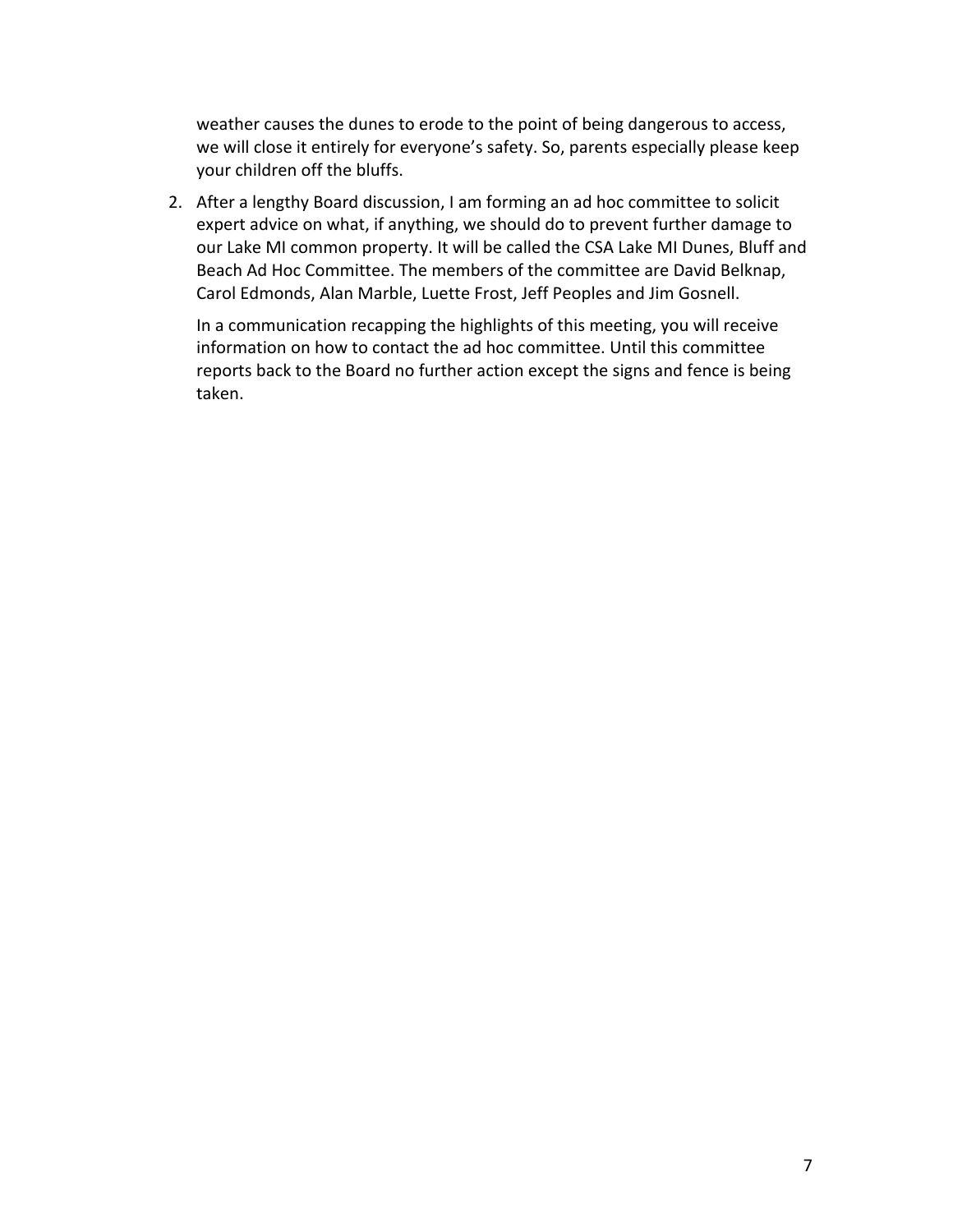CSA Annual Meeting August 1, 2020

Please read at the end of the Waterfront Committee report:

We would like to take a few moments today to pay tribute to a longstanding Chairman of the Waterfront Committee, Dave Robertson. For well over 30 years Dave served on the Waterfront Committee and chaired it for much of that time. Dave was also a longtime Head Coach and Director of Aquatics at New Trier High School, and built the New Trier organization into a state and national powerhouse.

Dave brought that same dedication and excellence to the CSA waterfront. He considered the development of the learn-to-swim "station method" as his major contribution to the world of aquatics, and it still serves as the model for CSA swimming lessons today. In addition to establishing a strong foundation for CSA swimming instruction, Dave kept a sharp eye on the beach. Along with other Assembly members who were handy with lumber and tools, Dave made sure the benches, guard stands, rafts, and the "dog house" were always in good condition.

Another passion of Dave's was canoeing, and he shared his skills and experience with novices at the CSA on numerous occasions. Dave's grandfather, David G. Robertson, started bringing his family to the CSA in 1905. Dave loved spending time in the CSA woods, listening to the choir, hiking in the area, and (of course) swimming in Crystal Lake. Dave's

8